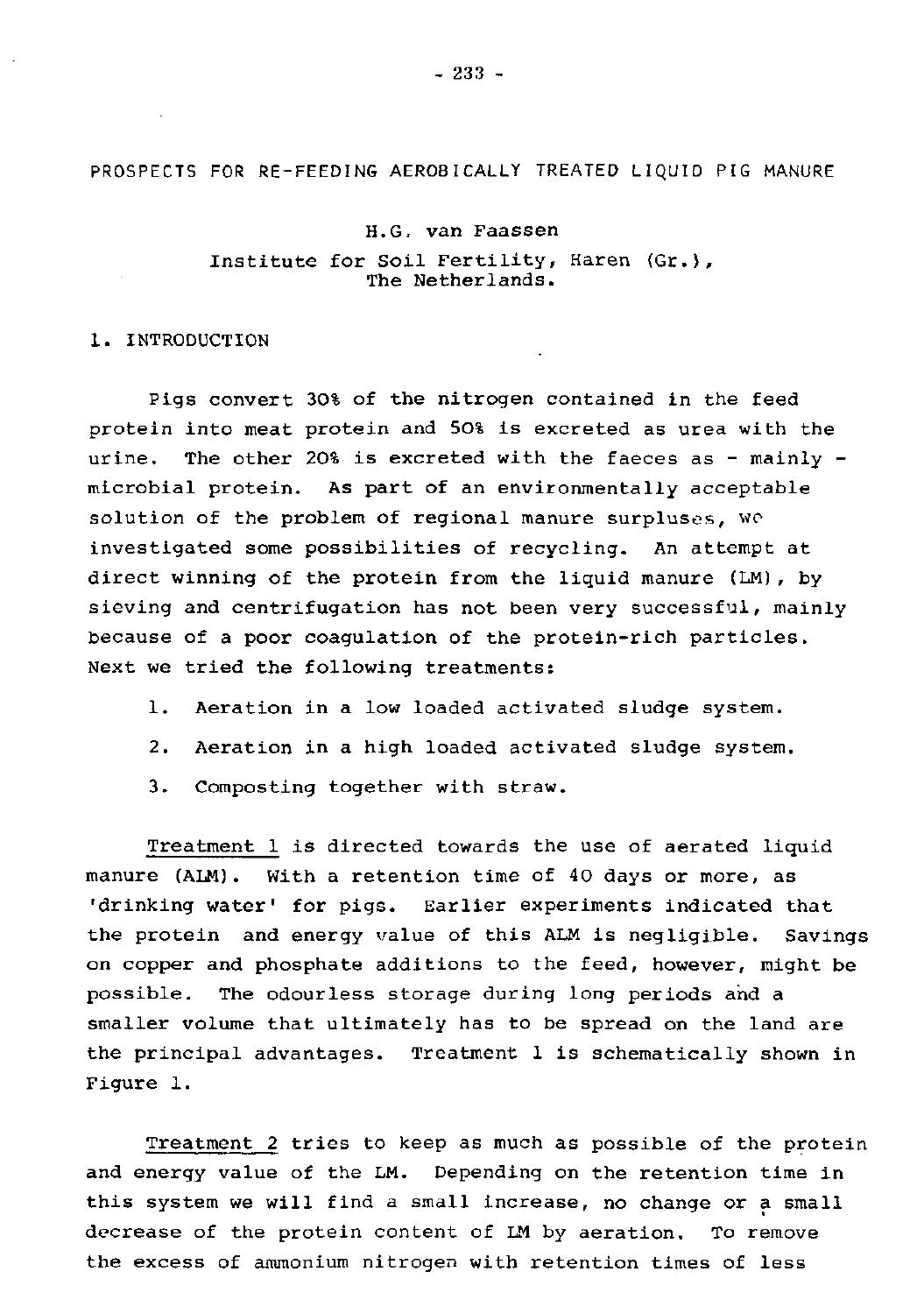than 7 days, nitrification and denitrification are separated in space. Treatment 2 is schematically shown in Figure 2.

Treatment 3 tries to use the ammonium nitrogen of the LM as a nitrogen source for biomass production with the carbohydrates of straw as the principal carbon source. The straw also serves as water absorbing and structuring material that enables satisfactory aeration of the mixture with LM. The compost produced could possibly serve as a roughage for ruminants or be used for mushroom cultivation or for soil improvement.

2. STARTING-POINTS OF THE ACTIVATED SLUDGE SYSTEMS

# 2.1. General comparison and materials *balance* sheet

The principal advantages and disadvantages of treatments 1 and 2 are given in Table 1. By calculating, as far as possible, the cost of these treatments a comparison can be made with a system in which the LM, after flushing from the piggery and sieving, is stored aerobically before spreading it on the land.

Starting point of all cost calculations is a materials balance sheet for pig fattening from 20 to 100 kg in 125 days.

|                         | per 125 days per pig                   |
|-------------------------|----------------------------------------|
| Input                   |                                        |
| Feed (88% DM)           | 250 kg = 220 kg DM = 207 kg OM + 13 kg |
| Water                   | Ash<br>500 kg<br>750 kg                |
| Output                  |                                        |
| Growth                  | 80 kg                                  |
| Faeces and urine        | 460 kg = $56.1$ kg DM = $45.5$ kg OM + |
| Transpiration and gases | $10.6$ kg Ash<br>$210$ $kg$<br>750 kg  |

During growth from 20 to 45 kg about 60 kg of feed are consumed and about 130 kg faeces and urine excreted, which after sieving leaves about 100 litre LM. In the USA no ALM is supplied to the pigs during this period for safety reasons (Harmon and Day, 1975). Therefore we assumed in our calculations that only pigs heavier than 45 kg get ALM. We also assumed that a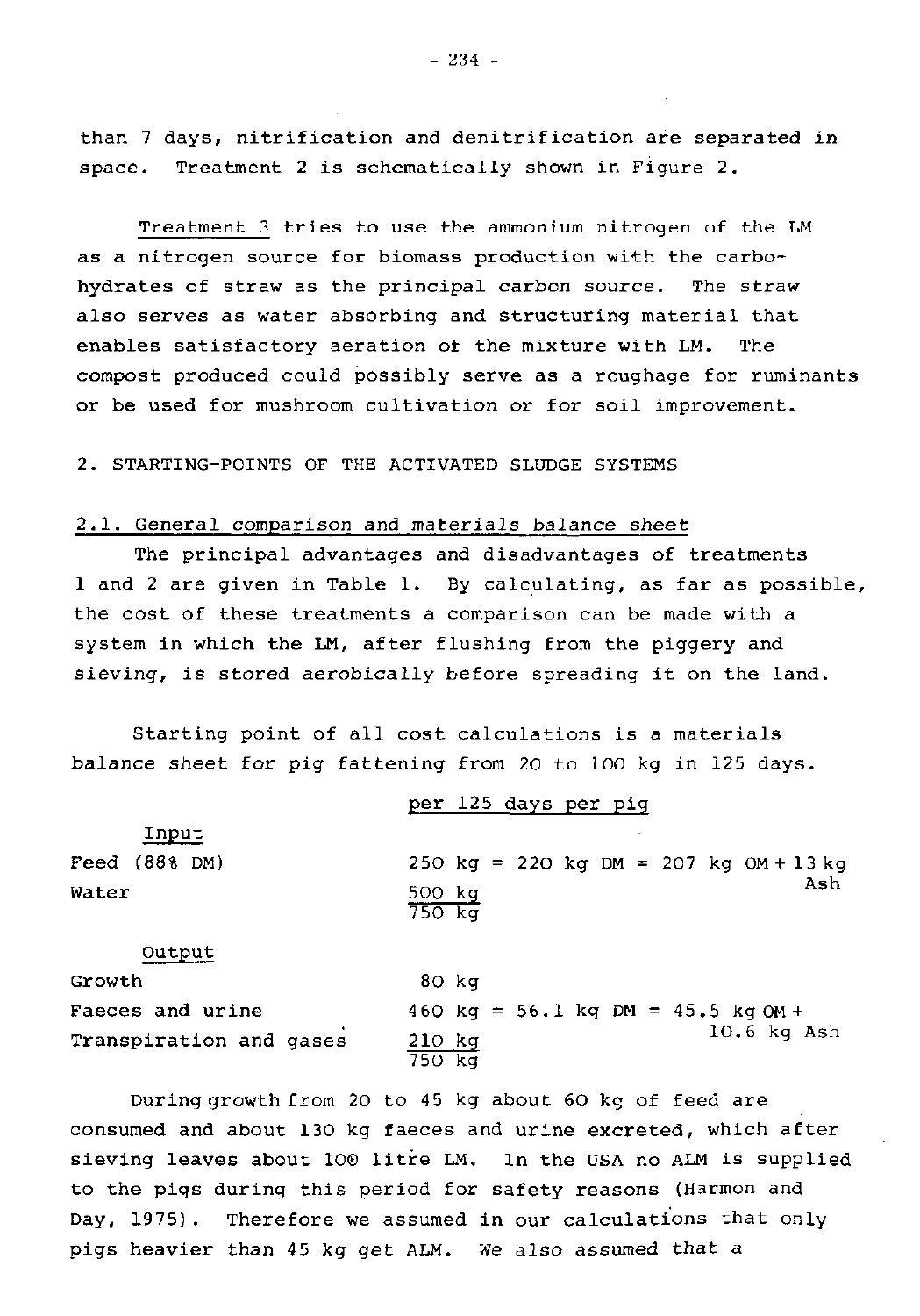treatment system can contain the LM produced during the whole fattening period. The coarse solids separated by sieving can be stored in a pile and spread on the land separately. According to Dutch experiences we have after sieving:

|               | Per 125 days per pig                   |
|---------------|----------------------------------------|
| Output        |                                        |
| Coarse solids | $106 \text{ kg} = 25.6 \text{ kg}$ DM  |
| Sieved IM     | $354$ kg = $30.9$ kg DM = $20.1$ kg OM |
|               | $+10.8$ kg Ash                         |

TABLE 1

ADVANTAGES (+) AND DISADVANTAGES (-) OF RECYCLING AEROBICALLY TREATED PIG LIQUID MANURE AS 'DRINKING WATER' TO PIGS

|                                                          | Treatment l<br>low loaded<br>activated<br>sludge | Treatment 2<br>high loaded<br>activated<br>sludge | Remarks                                                                           |
|----------------------------------------------------------|--------------------------------------------------|---------------------------------------------------|-----------------------------------------------------------------------------------|
| Odourless storage<br>and landspreading                   | $\ddot{}$                                        | ÷                                                 | the manure stays<br>aerobic                                                       |
| Lower transportation<br>cost (less volume)               |                                                  | ٠                                                 | evaporation and<br>saving of water                                                |
| Feed value (biomass<br>protein)                          | negligible                                       | +2                                                | feed value has not<br>yet been proven                                             |
| Saving on phosphate<br>addition to feed                  | ÷                                                | ÷                                                 | P in ALM is mostly<br>inorganic/available                                         |
| Saving on copper<br>addition to the reed                 | $+2$                                             | $+2$                                              | activity of Cu unknown                                                            |
| Better climate in the<br>accommodation                   |                                                  | ٠                                                 | flushing with ALM                                                                 |
| Better mechanical<br>separation after<br>treatment       |                                                  | ٠                                                 | supernatant can be<br>spread through<br>irrigation; sludge<br>dried and/or spread |
| Hygienic risk to<br>the animals                          |                                                  |                                                   | difficult to estimate:<br>no predominant problem<br>in the USA                    |
| Failures in the<br>system; more<br>supervision necessary |                                                  |                                                   | service-contract?<br>extra man hours or<br>automatic process-<br>control          |
| Higher investment                                        |                                                  |                                                   | see cost calculations                                                             |
| Temperature sensitivity                                  |                                                  |                                                   | problems at very low T                                                            |
| Larger loss of nitrogen<br>than with aerobic storage     |                                                  |                                                   | loss of N-fertiliser<br>value: no NH3-emission                                    |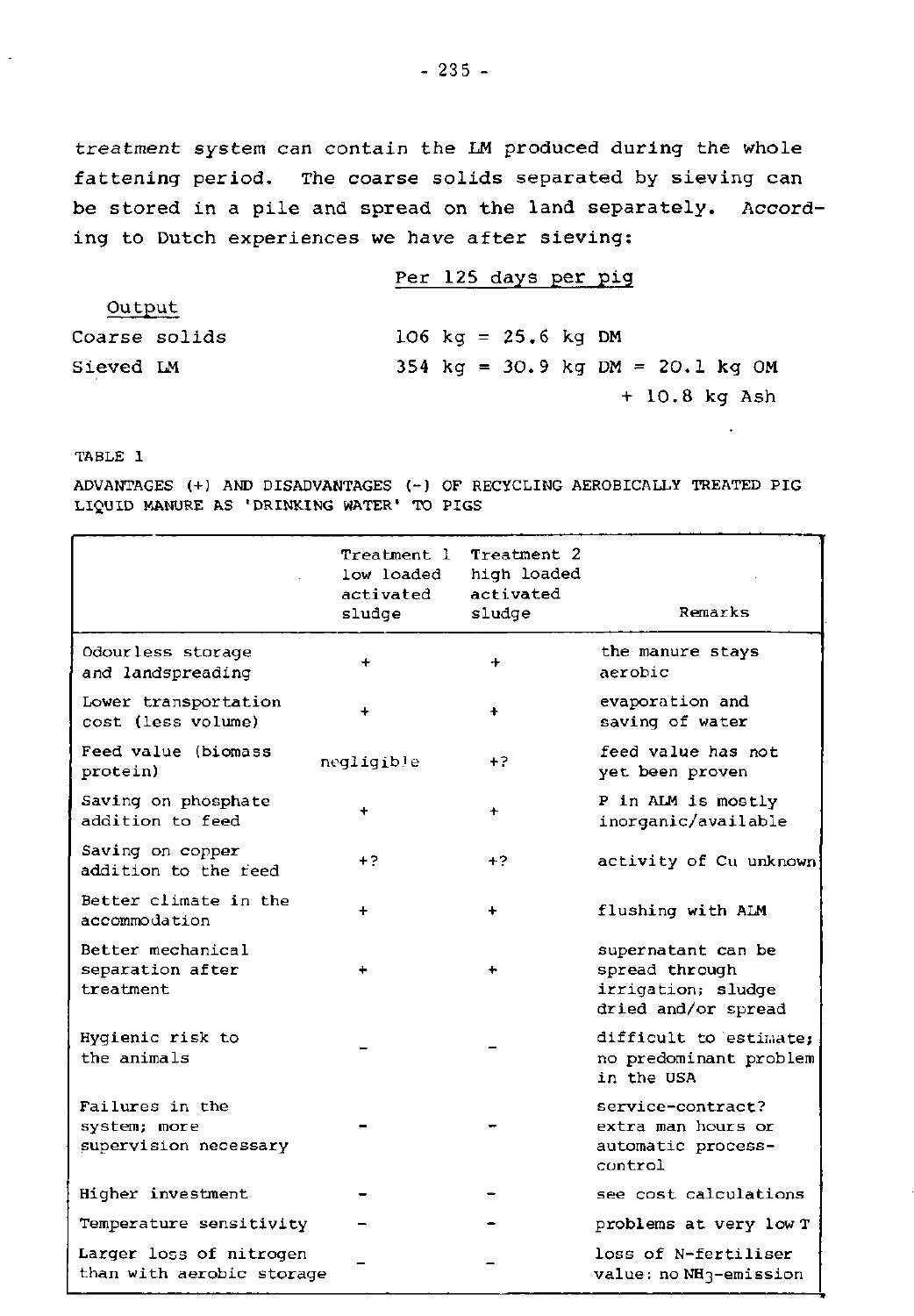If 50% of the organic matter in sieved LM is decomposed during aeration or metabolised by the pig that consumes ALM, then after 125 days we have about 10 kg organic matter per pig in the treatment system. If the amount of ash in the system is not influenced by the recycling then we have 10.8 kg ash per pig after 125 days. Assuming that the DM content of the mixed liquor in the aeration basin can be no more than 10% to permit good aeration and mixing, the result is a necessary volume of at least 208 litres per pig. By recycling and repeated passage through the sieve probably more organic matter and ash are removed with the coarse solids; in that case a somewhat smaller volume per pig will do.

Besides the DM content in the treatment system, the content of mineral salts in it might become a limiting factor for recycling. We calculated that by supplying ALM as drinking water to pigs with a ration that is rather rich in minerals, the limit to their kidney function will be reached at the end of the fattening period. By decreasing the minerals content of the ration, the salt content of the ALM will be a limiting factor only after 1.5 to 3 periods. This calculation does not take into account that a considerable part of the salts in ALM are present as insoluble salts (eg CaHPO<sub>4</sub>, CaCO<sub>3</sub> and MgCO<sub>3</sub>) that do not contribute to the osmotic value of the ALM. Also, partial removal of the salts with the coarse solids has not been taken into account in the calculation. Thus it may be expected that the salt content of ALM will pose no problem for recycling during one fattening period. The principal ions that determine the osmotic value of ALM are the cations K+ and Na+, with  $HCO_{3}^{+}$ ,  $-$  and SO<sup>2</sup>. CI and SO. as the principal anions.

3. TREATMENT 1: RECYCLING OF ALM FROM A LOW LOADED ACTIVATED SLUDGE

## 3.1. Introduction

Treatment 1 is rather similar to the system of Harmon in Illinois that is shown in the upper corner of Figure 1.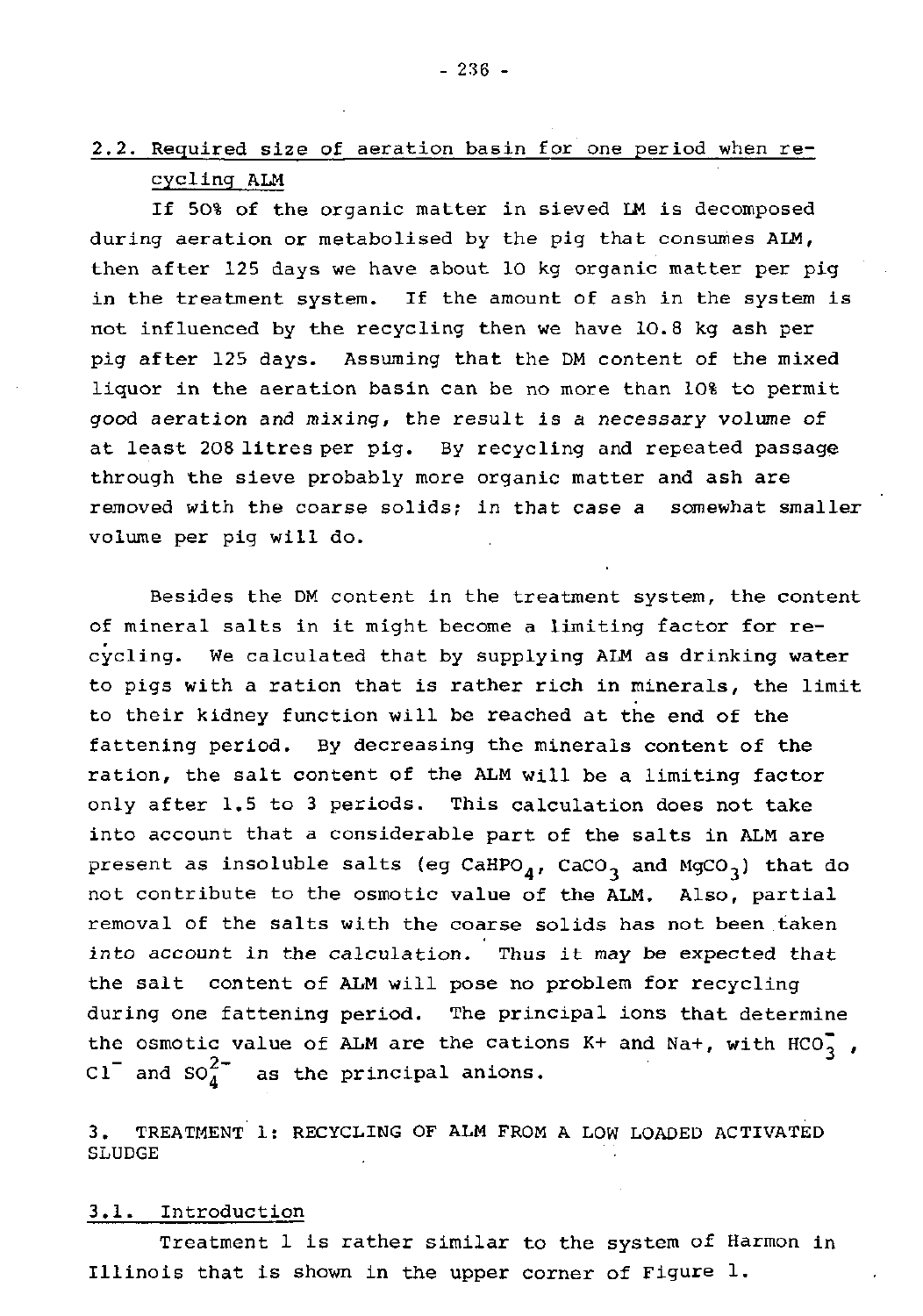

- er the period **> 0**  e<br>et  $\frac{1}{2}$ **balance m**  r H **cd** •H **n** CU **S**  $\frac{1}{2}$  $rate)$ . loading **> 0**  r-i **.—**> i **. id "0**  mixed liguor **p CU DJ**   $\frac{5}{9}$ per sludge **ages** in kg **Tl** CU **P cd** •**>** H **•u u** id **u** CU **>** id • — • **en c**  • H <u>م</u> <u>18</u> O > O CU **0 P**  Fig. 1.
- stem; م<br>و نق **S G 3 o Ol' H -p id il ri Cl)** 10 **a il P B c - 0 c** •H -H **P in u id eu X) w M c 0 0** Ü -H  $\frac{1}{6}$ **I l VI m id u II**  U**•^** ) ~ CD 0< Cfl -H • **•**P**\*** • • H T) **Q< G** م<br>و <del>1</del> **0 -P P e o** •H P ushing manure<br>= transport **(d a rH**  O i \ **ai •a M S -H** r H **= transpiration**<br>olide: *C* (210 U) **« ai en u**  *G*<br> $\frac{1}{2}$  **C 3 T) fe G id** faeces<br>**s**ievel **p** faeces<br>= sieve; **< w M H i ^**  $\mathbf{\ddot{s}}$  . )<br>art<br>art ri 01 **eu -P Oi id c S -ri** r H **Cu O**  •S& **X eu G (H** • H **(H ai Tl ri O**  ) I4H U **i d eu £1 Tl eu a,** g 3 **M -P 0 rH 3 -ri C 3 •H a** r-i **TI g eu 3 X rH •rf<sup>Q</sup>**s > **ii ii M in**

M

**p** 

**ai** 

 $\mathbf \alpha$ 

**R** 

 $-237 -$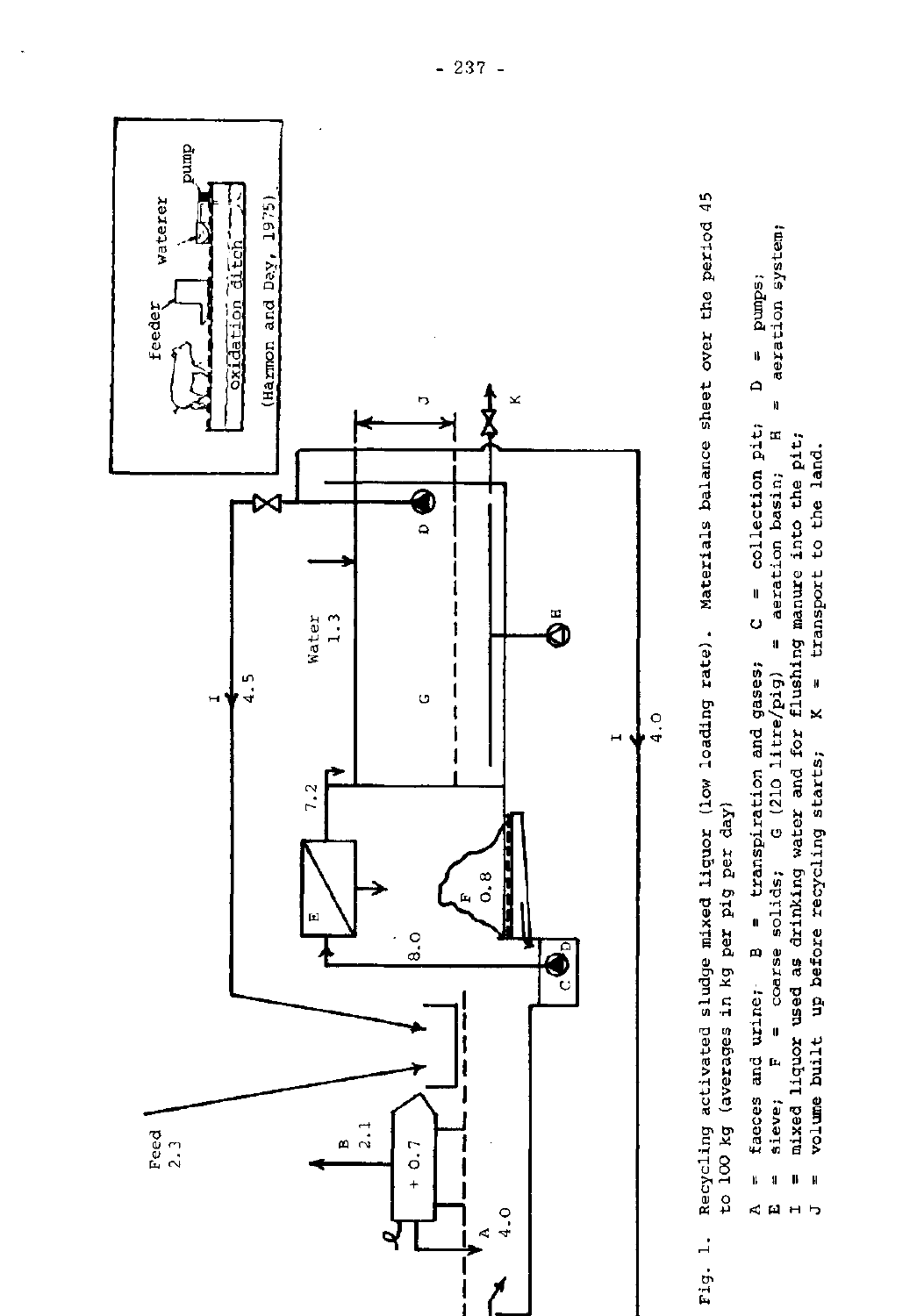Differences from Harmon are that we remove the coarse solids and suggest limiting recycling to one period. With a maize soya ration, Harmon could recycle for two years before the contents of his oxidation ditch had to be spread on the land because of DM accumulation. The ration that Harmon supplies contains relatively little potassium and other minerals and has a low content of crude fibre; the ration also contains less protein than Dutch rations. The improved feed conversion that Harmon found by supplying ALM to pigs is thus not simply applicable to other cases. On some farms in the USA the system 'Harmon' has been successfully applied. A warning should be given that recycling of over-aerated LM may lead to nitrite poisoning, while under-aerated LM may reduce the growth rate and feed conversion. In contrast to The Netherlands, no copper is added to the feed in the USA.

# 3.2. Continuous or semi-continuous mode of operation

When we operate this system with the aeration basin continuously filled with 210 litre per pig and about 10% DM, we need a storage tank after it of the same size. This storage will need some aeration to keep it odour free; its contents may be used for flushing or for recycling (in case of temporary unsuitability of the contents of the aeration basin) or for fertilising whenever it is convenient during the 125 days. With this continuous mode of operation temporary accumulations of nitrite and/or nitrate during start-up of the activated sludge will be avoided. Also maximum use can be made of the phosphate and copper in it. A drawback is the extra investment needed for the storage tank. The chance of transferring infection from one group of pigs to the next is decreased by the fact that from 20 to 45 kg of weight the pigs get no ALM.

We can also start each fattening period with a clean basin with eg 100 litre water per pig. During the growth period of 20 to 45 kg the activated sludge is built up until the volume per pig reaches 210 litre. In this case, after 125 days we have to empty the aeration basin completely. Although no extra investment for a storage tank is needed, this semi-continuous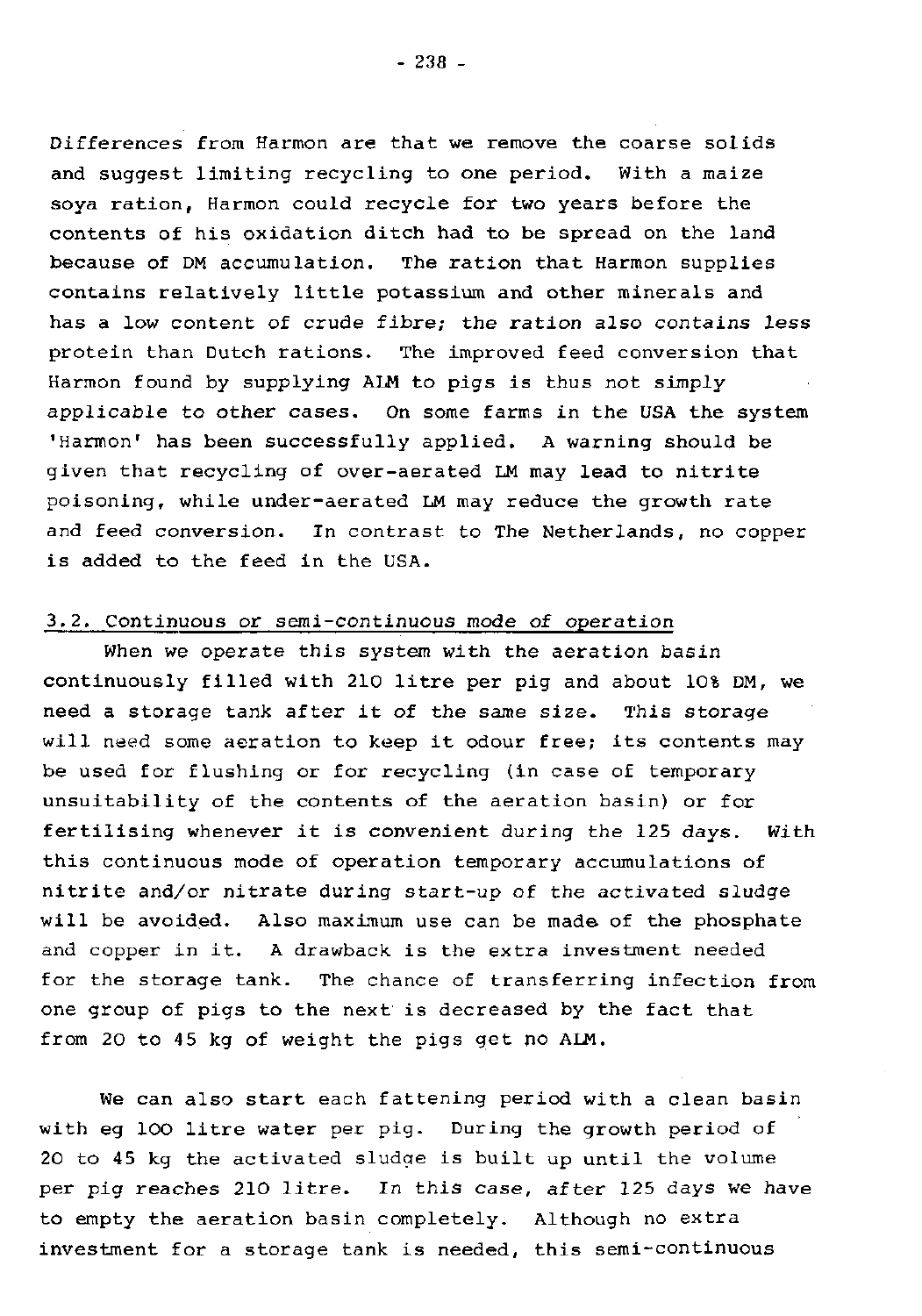Operation may give start-up problems and permit less saving on minerals added to the feed; also the composition of the ALM will be more variable with time than with continuous operation.

A compromise might be to use a somewhat larger tank (310 litre per pig) and start every period with 100 litre per pig ALM from the previous period.

# 3.3. Feed value of the organic matter in ALM

Some feeding trials with rats and chickens receiving 'biomass' obtained by centrifugation of ALM (system with a mean retention time of 40 days) indicated low digestibilities of the organic matter in it. However, the digestibility of the crude protein was higher than could be expected from the digestibility of the organic matter in general.

The composition of this tested 'biomass' was as follows: ash 35%, crude protein 30%, true protein (amino acids) 18%, crude fat 4%, crude fibre 11%, Ca 4.1%, P 5.6%, Na 0.75%, Cl 0.55%. and Cu about 1 000 mg/kg. No feeding trials with pigs were carried out. An acceptability test with 'biomass', contributing 20% to the DM of the ration supplied to pigs, was positive.

As can be seen from Figure 1, the retention time in the aeration basin will be about  $210/4.5 = 47$  days. This will lead to a rather low protein and energy value of the organic matter in the mixed liquor; in our calculation this value will be neglected.

## 3.4. Saving on phosphate and copper addition to the feed

About  $2 q$  of  $P$  is excreted per kg faeces plus urine. It is assumed that copper added to the feed is totally excreted. This will give the following balance sheet for one fattening period:

P C in liquid manure (g per pig)  $460 \times 2 = 920$  250 x .2 = 50 in sieved LM (g per pig) 0.7 x 920= 640 0.8 x 50 = 40 in ALM (g per litre) 640/210 = 3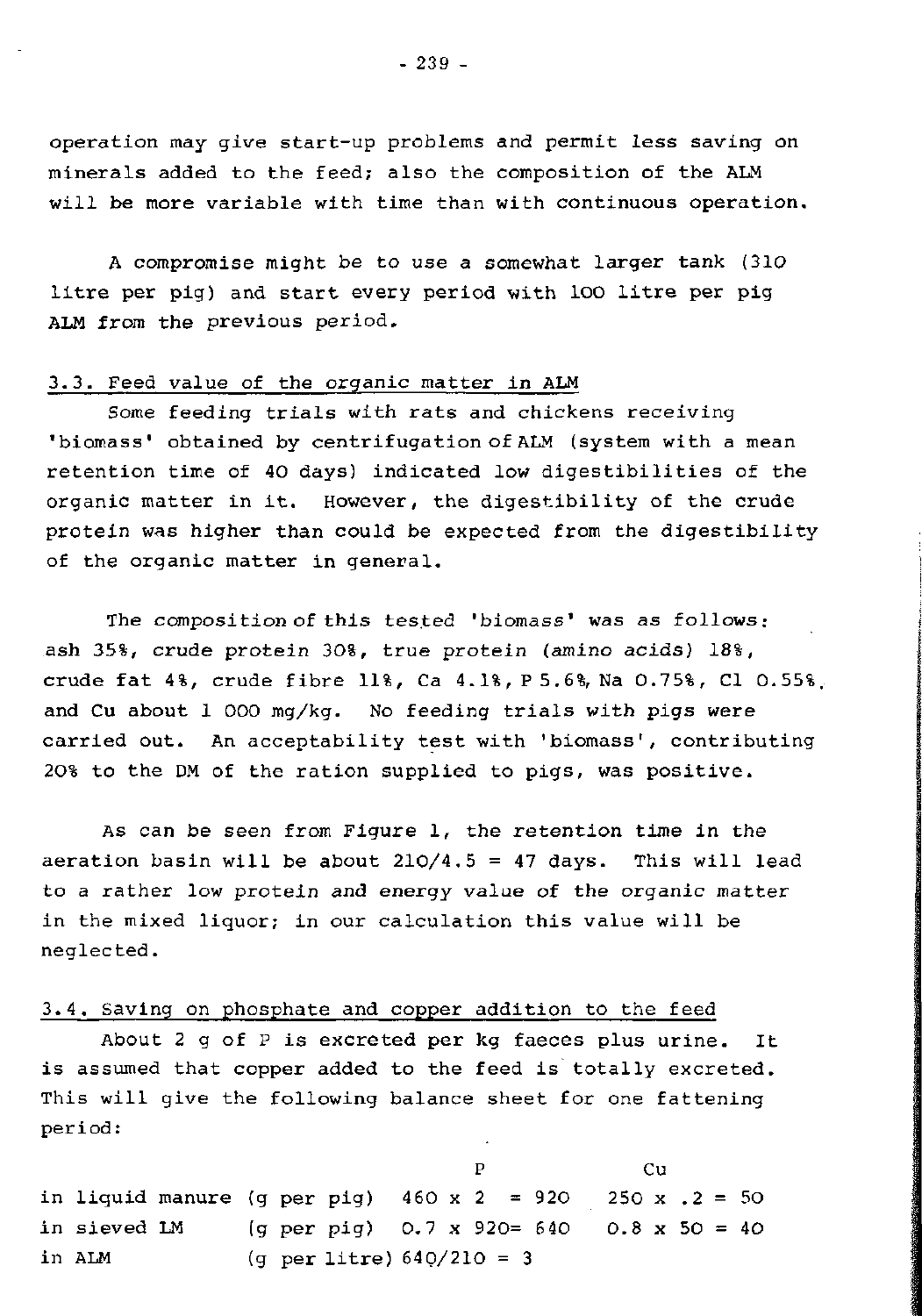These data apply to the continuous system.

When we supply 2 litre of ALM per kg of feed, we add with the former 6 g of P and 0.38 g of Cu. Normally 2 g of P and 200 mg of Cu are added per kg of feed. If we stop the addition of this phosphate to the feed then we will find less P in the LM too, at most 250 x 2 = 500 q less, leaving still 420 q of P per pig or 1.4 g P per litre ALM; this means that with ALM we still add 2.8 g of P per kg of feed, somewhat more than the normal addition without recycling. Perhaps for good growth we should still add 0.2% P to the feed during the period of 20 to 45 kg when the pigs get no ALM.

When we stop the addition of copper when half of the feed (125 kg) has been supplied we save 25 g of Cu per pig and in the ALM we will find only 20 g of Cu or about 0.1 g per litre. With 2 litre of ALM then about 0.2 g of Cu is supplied per kg of feed or the same amount as normally added without recycling.

Phosphate in ALM is largely present in an inorganic form (CaHPO<sub>4</sub>); the availability of this phosphate to the pig is therefore expected to be about equal to that of added inorganic phosphate. About the availability and activity of copper in ALM much less is known.

## 3.5. Cost calculations

When we compare treatment 1 with a system where the LM, after being flushed out of the piggery and sieved, is stored aerobically for odour control, then treatment 1 has the following advantages and disadvantages:

a) a smaller volume of LM has to be spread on the land;

b) if phosphate and copper are fully available in ALM then 75% and 50% respectively of the P and Cu addition to the feed can be saved;

c) in case of semi-continous operation of treatment 1, the aeration basin can be smaller than a storage basin for odour control;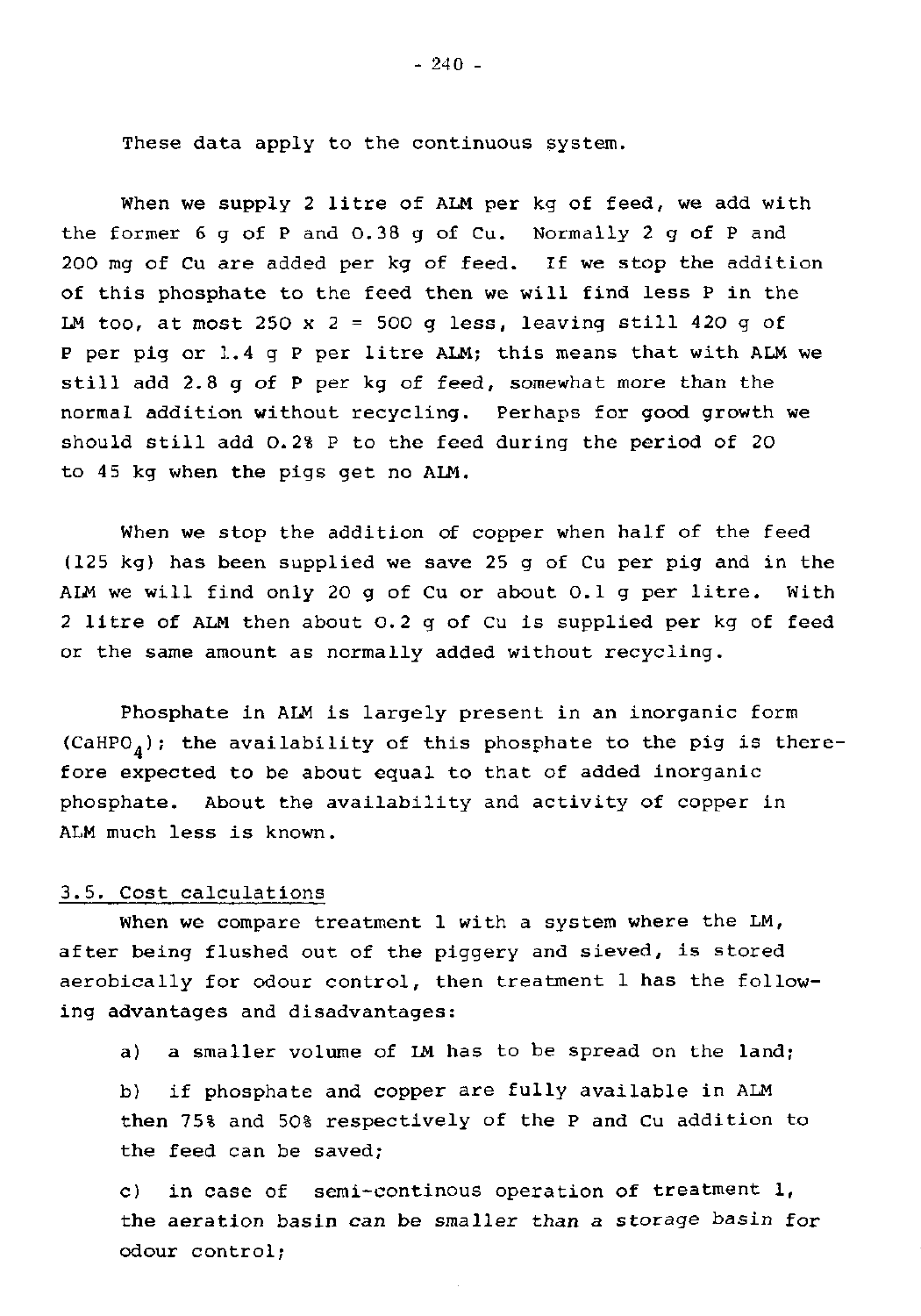d) increased risk for the health of the pigs?

e) a higher loss of nitrogen;

f) the management is more complicated, demanding more supervision.

It is assumed that the electricity costs for aeration are more or less equal in both cases.

a) Volume of LM to be transported to the land, per pig per period:

|               | Aerobic storage    | Treatment 1        |  |
|---------------|--------------------|--------------------|--|
| total volume  | $0.45 \text{ m}^3$ | $0.31 \text{ m}^3$ |  |
| coarse solids | $0.10 \text{ m}^3$ | $0.10 \text{ m}^3$ |  |
| ALM           | $0.35 \text{ m}^3$ | $0.21 \text{ m}^3$ |  |

With transport over large distances (70 - 80 km) the cost for transport, intermediate storage and landspreading will be together about D.fl 10 per  $m^3$ , if not subsidi government. With treatment 1 this means per pig 0.14  $m^3$  less than with aerobic storage, or D.fl 1.40 per pig.

b) Copper: Copper sulphate (CuSO<sub> $_A$ </sub>. 5H<sub>2</sub>O) costs D.fl 1.50 per kg, or D.fl 6.00 per kg Cu, saving 25 g of Cu which represents D.fl 0.15 per pig.

Phosphate: Price at the moment is about D.fl 3.00 per kg P. If only in the period 20 to 45 kg, extra phosphate is added to the feed, the saving will be 190 (kg feed) x 2 (g P per kg feed) = 380 q P per pig, or  $D$ .fl  $1.14$ .

c) The net storage capacity for LM has to be 400 litre per pig per period. For the continuous operation of treatment 1 about the same net volume per pig is needed, in the semicontinuous mode one basin of about 200 litre per pig will do. Only in the latter case will the smaller volume of the basin lead to lower investment that partially compensates for the extra investment mentioned under  $f$ ).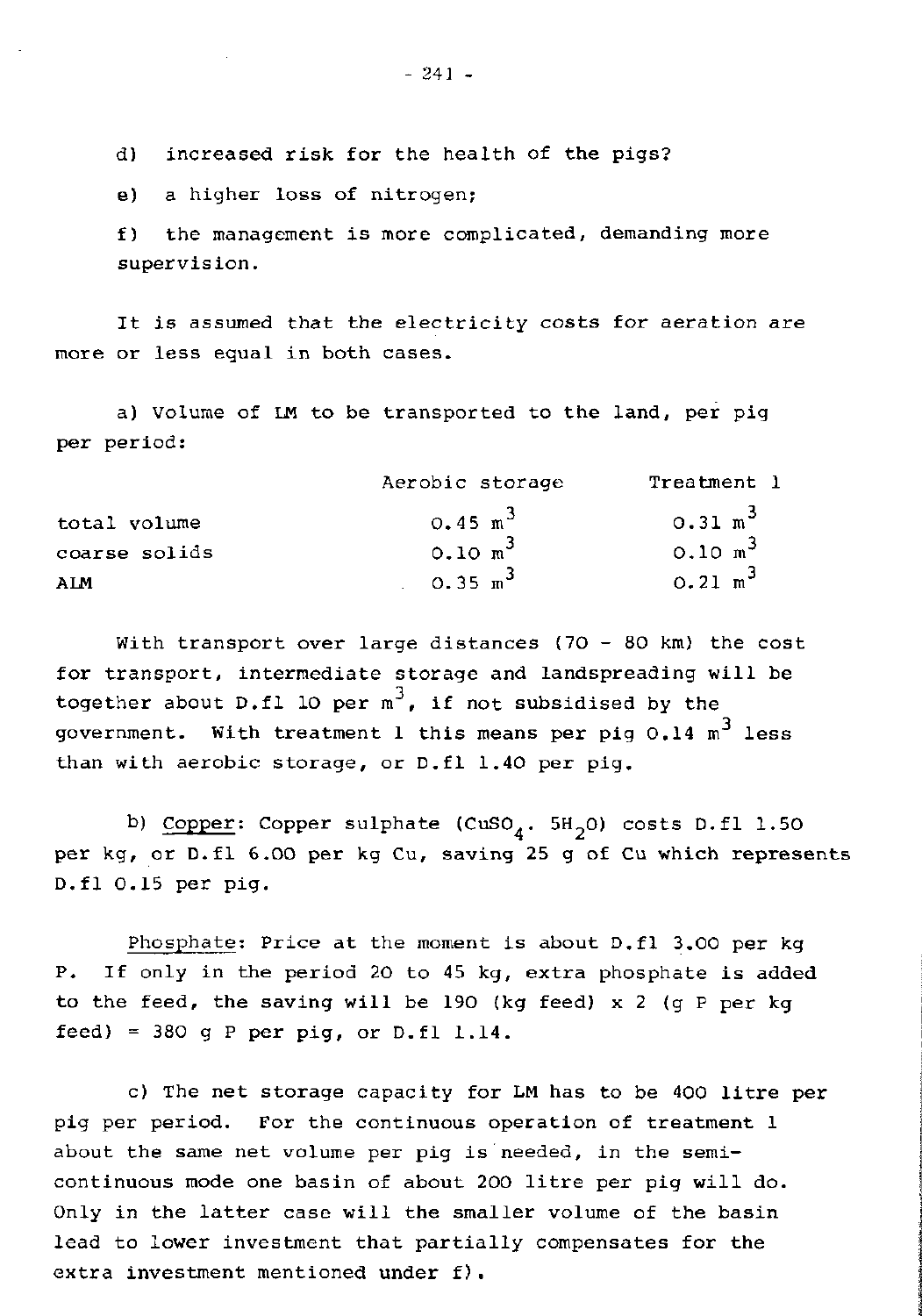d) It is difficult to express the increase of health risk in money.

e) Loss of nitrogen fertiliser value: During aerobic storage for odour control about 40% of the nitrogen in the LM is lost into the air in the form of ammonia. In the case of treatment 1 the nitrogen lost via nitrification and denitrification, in the form of nitrogen gas, amounts to 80% of the nitrogen in the LM.

During a fattening period a pig excretes about 3 kg N with faeces and urine; about 15% of this nitrogen will be removed with the coarse solids and 85% goes into the aeration basin. Thus the extra loss of nitrogen with treatment 1 amounts to 0.85 x 0.4 x 3 = 1 kg N. The fertiliser value of this nitrogen will be about D.fl 1.25. This drawback only fully applies if, of the nitrogen in the LM stored for odour control, nothing is lost during landspreading; this is only the case if the LM is injected into the soil, a more costly operation than mere sprinkling.

After treatment 1 the ALM contains almost exclusively organic nitrogen compounds, giving no further loss during landspreading.

A negative value of D.fl 0.70 is accounted for by the above reasons.

f) More attention has to be given to process control. For nitrification and denitrification intermittent aeration or oxygen gradients may be necessary at low DM contents during start-up. The construction of the installation should be more sound than with aeration for odour control only.

Summarising: Cost comparison of treatment 1 with aerobic storage. Investment: extra investment estimated to be D.fl 10 000.00 for 2 000 pig places. The costs per pig compare as follows: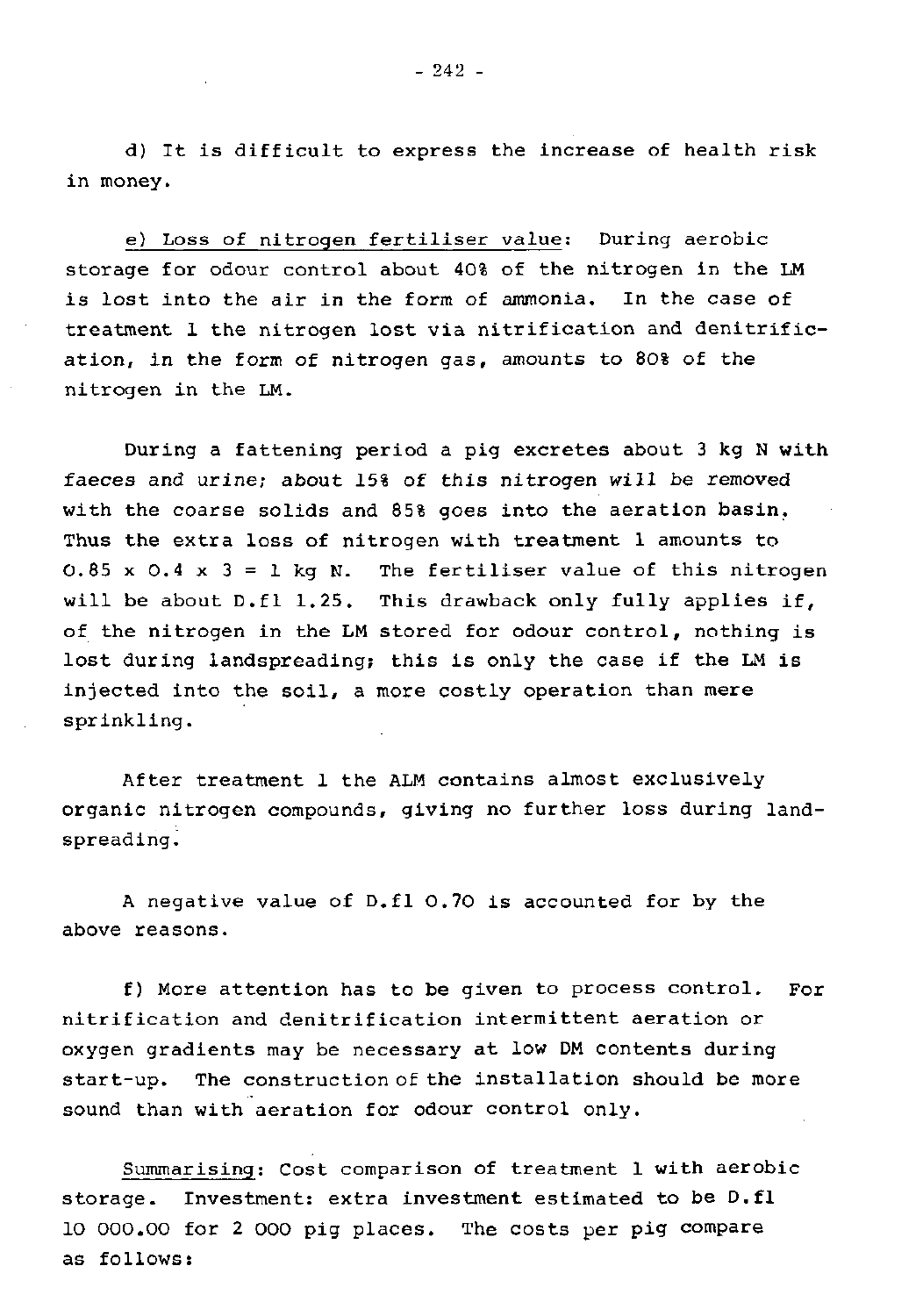| Advantages:    | less transport              | D.fl 1.40                         |
|----------------|-----------------------------|-----------------------------------|
|                | copper saving               | D.fl 0.15                         |
|                | phosphate saving D.fl 1.15  |                                   |
|                | total                       | D.fl 2.70                         |
| Disadvantages: | extra yearly cost D.fl 0.40 |                                   |
|                | extra N-loss                | D.fl 0.70                         |
|                | net profit                  | D.fl 1.60 per pig delivered       |
|                | or                          | D.fl 3.50 per $m^3$ liquid manure |

4. TREATMENT 2; RECYCLING ALM FROM A HIGH LOADED ACTIVATED SLUDGE

Treatment 2 is schematically shown in Figure 2. The retention time in the high loaded activated sludge system is limited by the time needed for removal of excess ammonium nitrogen by nitrification and denitrification. To speed up the nitrogen removal the nitrification  $(G_2)$  is separated from the denitrification  $(G_1)$ , with a large recirculation from  $G_2$  to  $G_1$ . The LM is added continuously to  $G_1$  to promote denitrification and to prevent inhibition of the nitrification. Thus both nitrification and denitrification can proceed with maximum speed under almost constant environmental conditions. In tank  $G_3$  a secondary denitrification removes nitrite and/or nitrate before recycling to the pigs. The total mean retention time in the tanks  $G_1$ ,  $G_2$  and  $G_3$  is about 10 days (2.5 + 5 + 2). Part of the mixed liquor goes from  $G_2$  directly into a storage tank L, from which regularly a certain volume is used to flush the piggery.

It is expected that with this retention time of about 10 days,the ALM will have a certain protein and energy value for the pig, in contrast to treatment 1. Concerning the value of the organic matter in ALM the following approximate calculation can be made: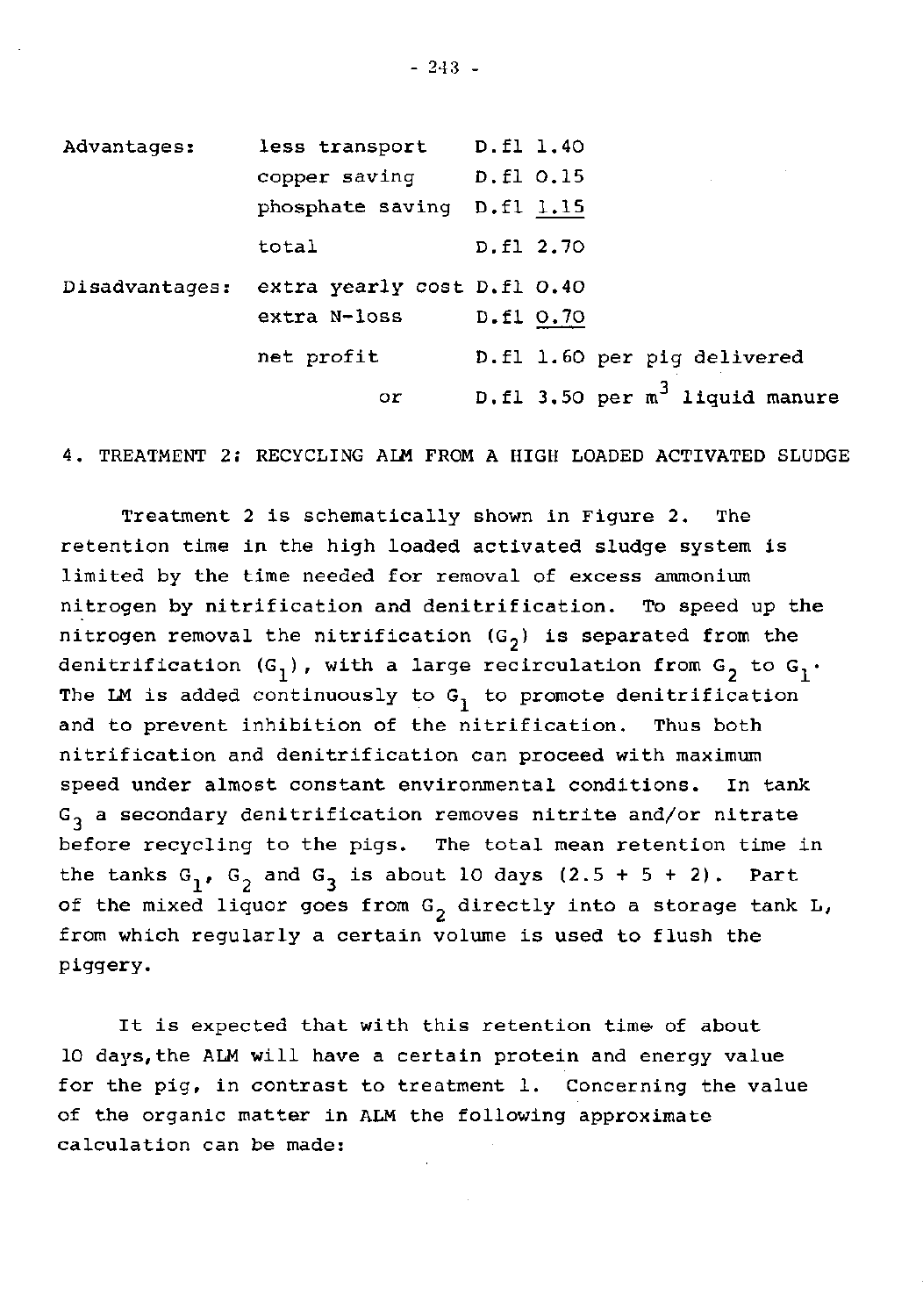



sieve II **m « &** a •» **m**  e II - H U) co Q<sup>A</sup> ع<br>- - $\frac{1}{2}$ llection p<br>denitrific • • (1 r r 0 Ü : C =<br>re/pig) =<br>systems;<br>e built u<br>e built u drinking used as<br>tarts: m liquor<br>ding 1 S nixed<br>"a xa -<br>Defor M ਉ <u>.</u><br>. , • — PU ) 01 r H rd B -H £1 ases;<br>Titr o c<br>-**•a —**  c c ິຕ<br>ທີ່ on sys<br>olume<br>storac • H > العالم<br>أن التالي<br>أن التالي d o b a iration<br>c) and ransp<br>re/oi  $\frac{1}{18}$  ii<br>H  $\frac{81}{11}$ B = transpiration<br>(18 litre/pig) and G<br>tion basin; H =<br>ure into the pit; J<br>a. T. (200 litre/bi OA 7 .<br>با تا <del>با</del>  $\frac{a}{b}$  asin;<br>to the<br>(210  $\ddot{a}$  $\frac{4}{1}$   $\frac{1}{2}$ g) = aer̃atio<br>ushing manure<br>to the land. ຫົ aeration basin; e<br>1 ne H •« M 10 D -O • H TJ rH A = faeces an<br>r = corse so ) (0 ۔<br>1 جو<br>1  $\mathbf{p}$  we then litre/<br>d for<br>annoys ن a تا  $^\circ$  : - يوم<br>م <del>آ</del>لان<br>م عد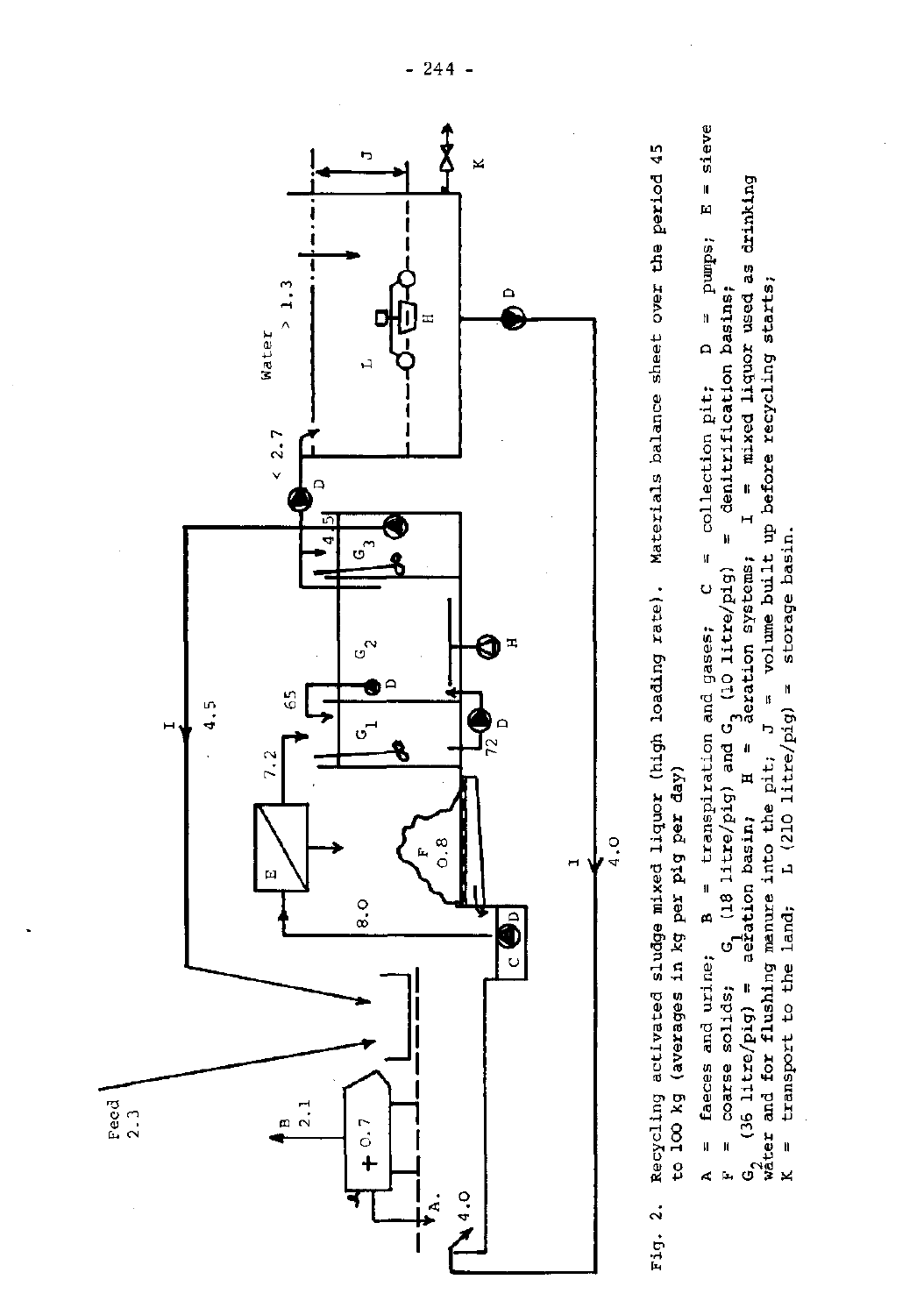|                  |     | Organic Matter (% of feed OM)                          |
|------------------|-----|--------------------------------------------------------|
| Feed             | 100 |                                                        |
| Faeces and urine | 22  |                                                        |
| Sieved LM        | 10  | (more than 50% removed with coarse<br>solids)          |
| ALM              |     | 7.6 (25% decomposition during treatment)               |
| Recycled ALM     |     | 4.8 $(4.5/7.2 \times 100\% = 62.5\% \text{ received})$ |

If the digestibility of the organic matter in recycled ALM is assumed to be 40% of that of feed organic matter then about 2% can be saved on feed. In the period 45 to 100 kg the pigs get 190 kg feed. Thus 3.8 kg feed may be saved, or 3.8 x D.fl 0.50 = D.fl 1.90 per pig.

Against this possible saving on feed there is an extra investment of about D.fl 25 000 for 2 000 pig places, with annual capital and repair costs of D.fl 5 000. The extra cost for electricity is estimated at D.fl 400 per year. The extra annual cost means D.fl 3.20 per place, or D.fl 1.40 per delivered pig.

A clear drawback of treatment 2 is its complexity. Because of much higher rates in the processes, the possibility of temporary accumulations of ammonium, nitrite and nitrate because of failures in the system is more important than with treatment 1. Therefore the composition of the ALM should be controlled before recycling to the pigs. Just as with treatment 1 we can recycle mixed liquor from the storage tank to the pigs in case the mixed liquor in tank  $G_3$  is temporarily unsuitable for recycling. To be sure of the quality of the mixed liquor in the storage tank L, this tank should be aerated intermittently eg controlled by a redox monitor.

Summarising: Cost comparison of treatment 2 with aerobic storage. Investment: extra investment D.fl 25 000 for 2 000 pig places. The costs per pig compare as follows: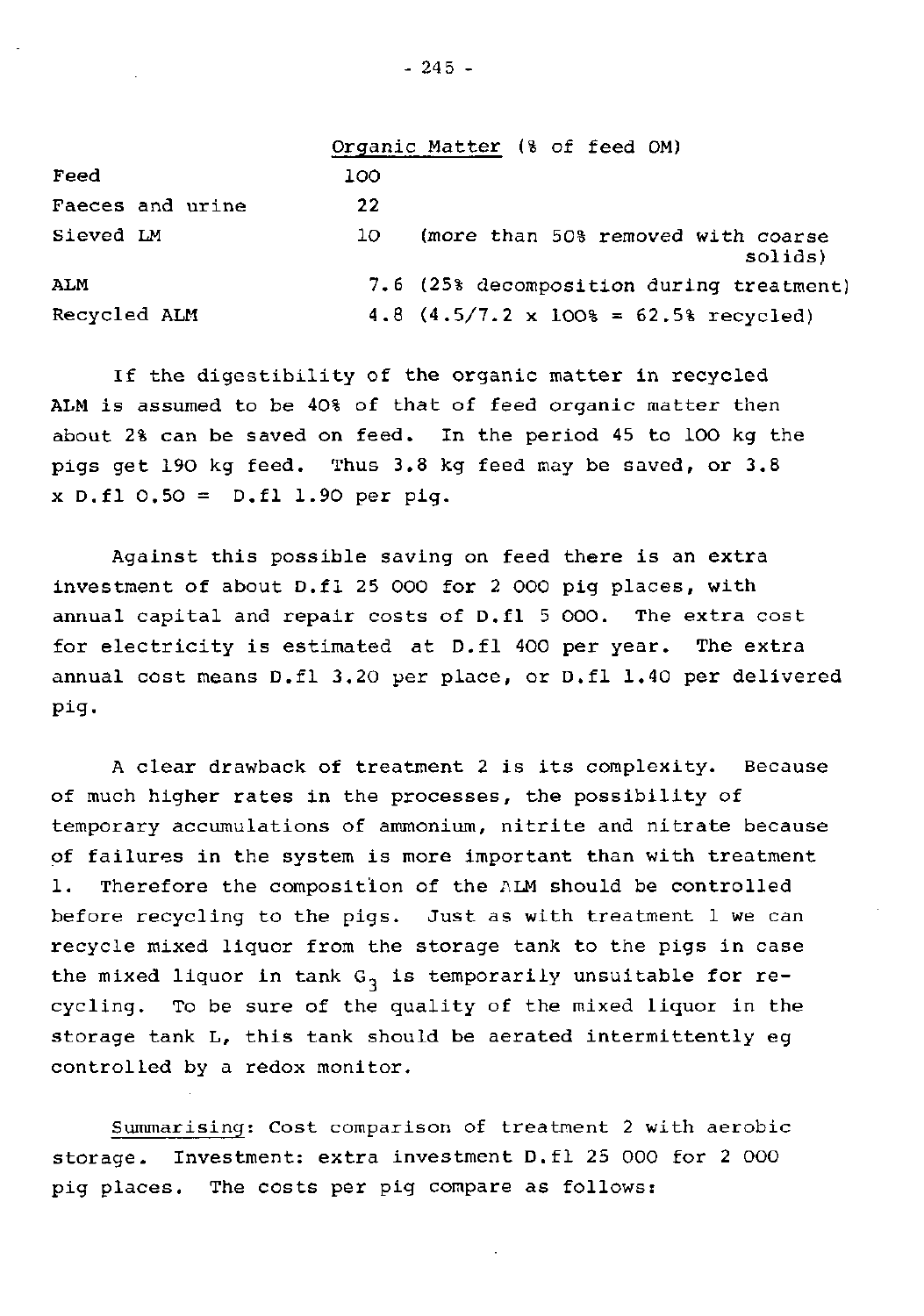| Advantages:    | less transport              | D.fl 1.40                         |
|----------------|-----------------------------|-----------------------------------|
|                | P and Cu saving             | D.fl 1.30                         |
|                | feed saving                 | D.fl 1.90                         |
|                | total                       | D.fl 4.60                         |
| Disadvantages: | extra N-loss                | D.fl 0.70                         |
|                | extra yearly cost D.fl 1.40 |                                   |
|                | net profit                  | D.fl 2.50 per pig delivered       |
|                | or                          | D.fl 5.50 per $m^3$ liquid manure |

The greater net profit of treatment 2 compared with treatment 1 depends on realising the assumed feed value. We have done no feeding trials with mixed liquor or 'biomass' from a system like treatment 2.

In our opinion, feeding trials by Drepper et al. (1977) give no conclusive answer. These workers supplied LM aerated with a 10 days retention time but their mixed liquor still contained much ammonium nitrogen as they did not remove this by treatment. Addition of easily available carbon sources gave them only small increases of protein in the mixed liquor.

A further difficulty of interpreting their results is that the rations used did not have the same composition.

It is still advisable therefore to investigate, in a recycling trial with pigs, the feed value of ALM from a high loaded activated sludge system as described in treatment 2. That trial may also give information on the possibility of saving on the phosphate and copper addition to the feed.

5. TREATMENT 3: COMPOSTING'OF LIQUID MANURE TOGETHER WITH STRAW

The development of a manure treatment system with no drawbacks to the environment has been the major aim of this system too.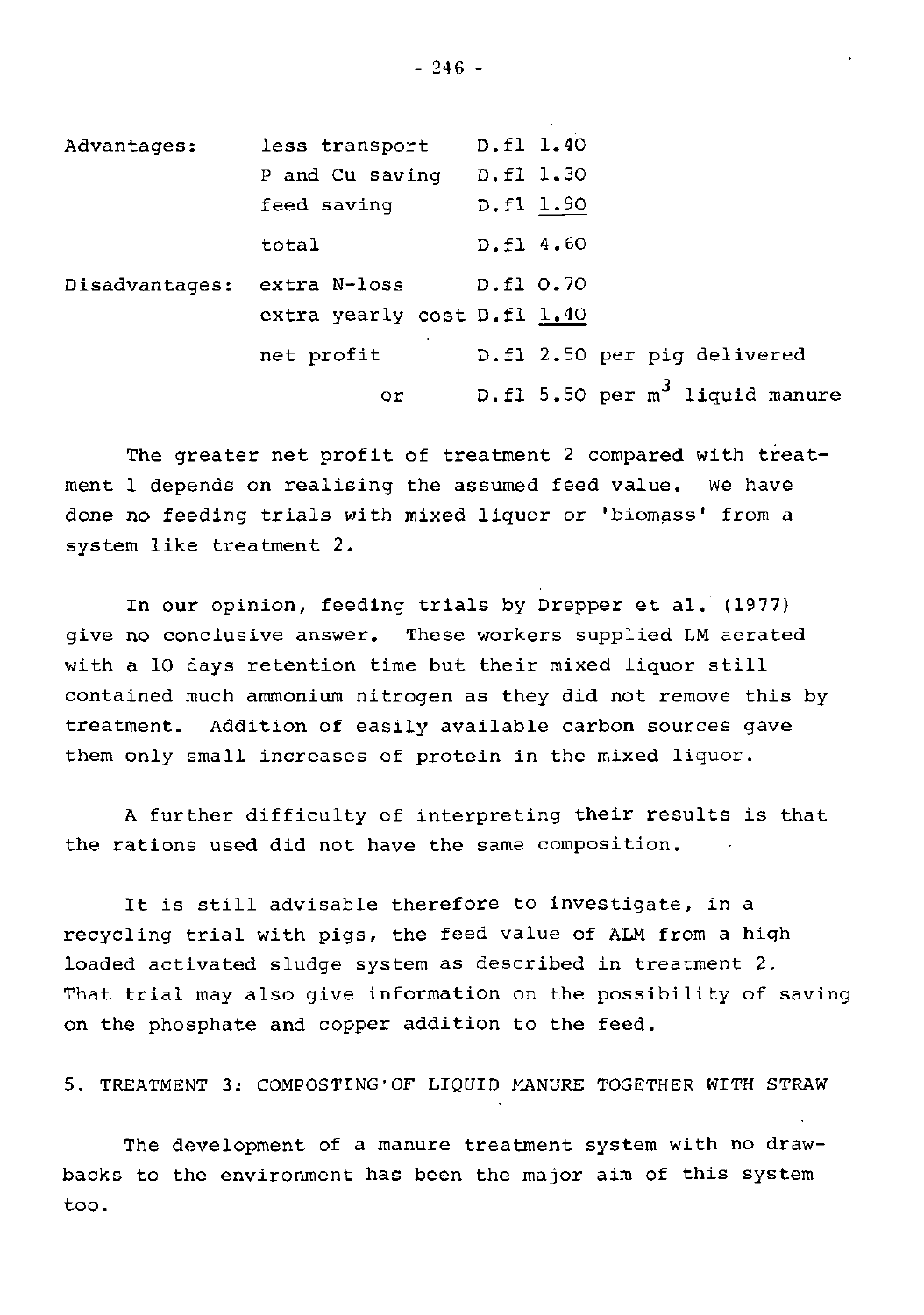Trials performed at the Experimental Station for Mushroom Cultivation have shown that mixtures of straw and liquid manure compost rapidly with temperatures up to  $70^{\circ}$ C. Only very limited amounts of ammonium nitrogen were transformed into biomass organic nitrogen compounds. A considerable loss of *ammonia was*  noted which, especially when the piles were turned,gave rise to nuisance complaints. The typical pig manure odour however had disappeared after a short time. A considerable volume reduction has not been attained.

Before evaluation of the compost as a roughage for ruminants becomes interesting, the biomass production during composting should be improved, perhaps by working at a temperature of 50 to  $55^{\circ}$ C where the role of fungi is more important.

Theoretical considerations show that straw is a far from ideal carbon source for production of a biomass that may be used as a roughage. After composting the easily degradable carbohydrates are gone and only a small amount of biomass is formed instead. Besides, a large part of the compost, eg lignin will be indigestible to ruminants. Trials where the compost was used for mushroom cultivation gave lower or even no yields of mushrooms. Analysis showed however, that the compost still contained too much ammonium nitrogen for mushroom growth. We do not expect that in The Netherlands composting liquid manure together with straw will contribute substantially in solving the regional problems of manure surpluses.

6. NITROGEN, PHOSPHATE AND COPPER FROM PIG LIQUID MANURE ADDED TO AGRICULTURAL SOILS

When treatments 1 or 2 are used, then the amounts of N, P and Cu that have to be spread on agricultural land are decreased. The chance of air pollution and pollution of ground and surface water with N and P or damage to the soil because of copper accumulation will also be smaller. These advantages of treatments 1 and 2 are difficult to express in money and therefore were not included in the cost comparison. The following data may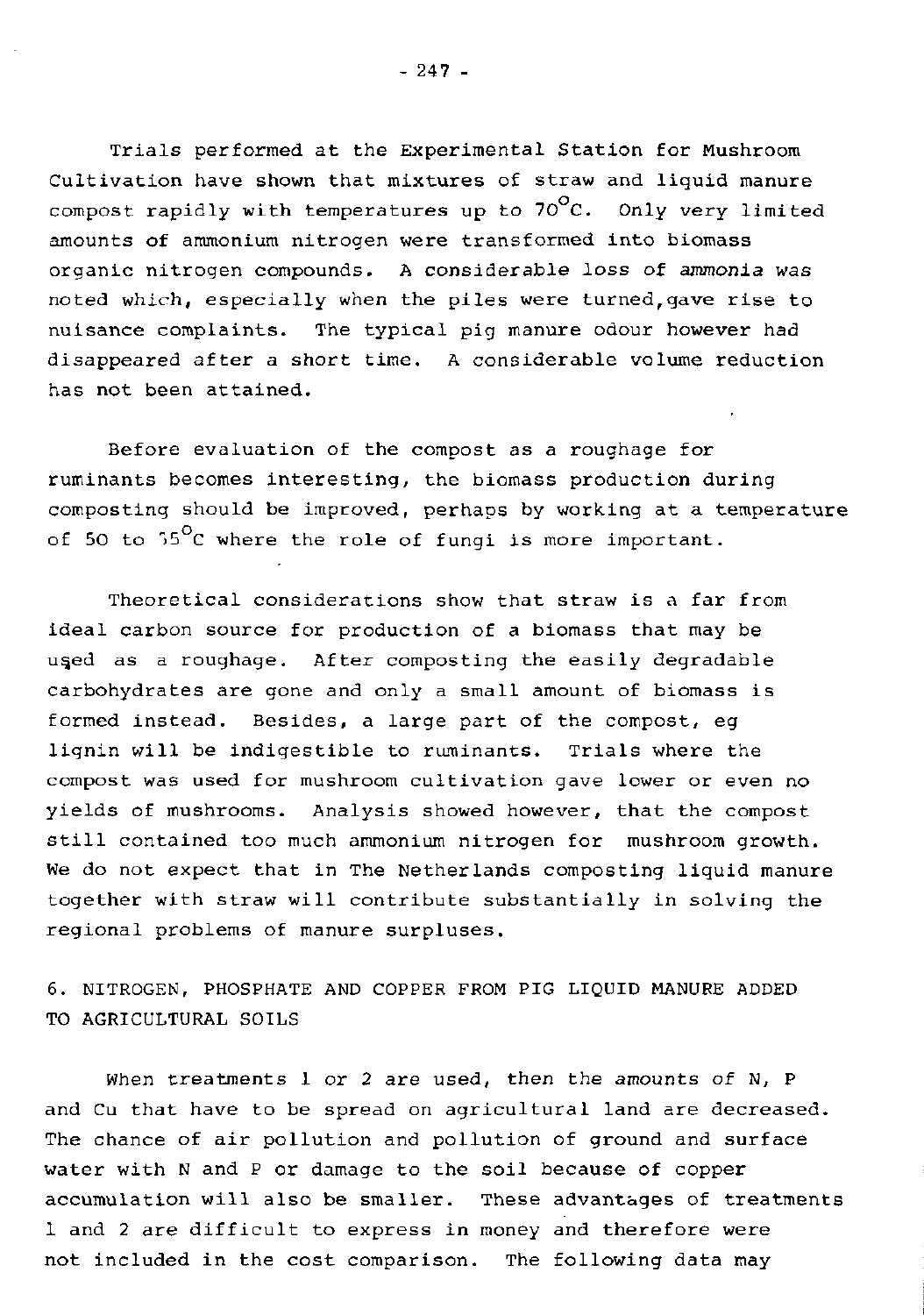show their importance. Calculated are the amounts of N, P and Cu that are spread on the land with pig liquid manure when we have 25 pig places to the hectare:

| Treatment of LM      | N             |     |                                                                                                                     | Сu  |
|----------------------|---------------|-----|---------------------------------------------------------------------------------------------------------------------|-----|
| before landspreading |               |     | $\frac{1}{1}$<br>-----(kg.ha <sup>-1</sup> .year <sup>-1</sup> )--------<br>as P / as P <sub>2</sub> O <sub>5</sub> |     |
| anaerobic storage    | $70 - 200$ 73 |     | 167                                                                                                                 | 3.2 |
| aerobic storage      | 70 - 130      | -73 | 167                                                                                                                 | 3.2 |
| treatment 1 or 2     | about 65      | 48  | 110                                                                                                                 | 1.6 |

These data show that the amount of nitrogen that actually reaches the soil can differ widely. This is a consequence of differences in the nitrogen losses during storage and/or landspreading. For instance, injecting the liquid manure into the soil gives only very small losses, compared to sprinkling (volatilisation of ammonia).

With the treatments 1 and 2 the nitrogen loss,in the form of nitrogen gas, is completely harmless to the environment (loss by nitrification, denitrification). The nitrogen in ALM of treatments 1 and 2 is almost fully organic nitrogen, that will work more or less as a slow release fertiliser. As shown in the above data, about 1/3 less phosphate and half as much copper reach the soil in the case of treatments  $l$  and  $2$ . As long as the addition of copper to the pig feed is indispensable for economic reasons, halving this addition will also halve the rate of copper accumulation in the soil.

### 7. CONCLUSIONS

1. The advantages of recycling aerated liquid pig manure (ALM) as 'drinking water' to pigs are mainly volume reduction and therefore lower transportation cost of liquid manure and the possible saving on the addition of phosphate and copper to the pig feed. A possible feed value of the organic matter in ALM may add to this. How far saving of phosphate and copper in the feed are possible in practice must be proven in further investigations.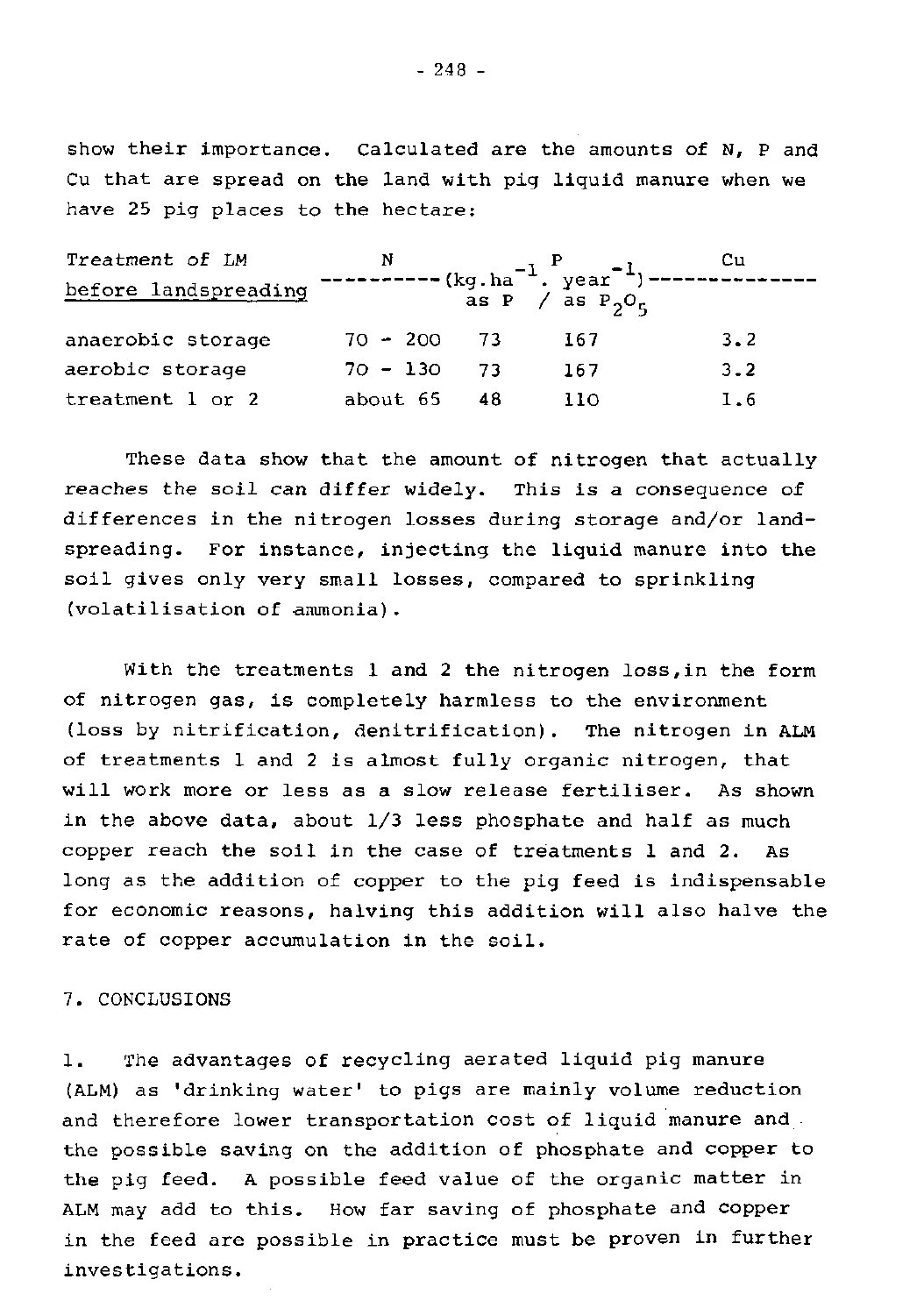2. If the supposed saving on phosphate and copper in the feed can be attained, then the loading of agricultural soils with P and Cu from pig liquid manure will decrease by 33% and 50% respectively.

3. Treatment 1, with a low loaded activated sludge system, offers more practical prospects than treatment 2, with a high loaded activated sludge system, because of greater simplicity and smaller risks. Besides, the supposed feed value of the organic matter in ALM of treatment 2 has still to be proven. The question remains whether the calculated net profit of the treatments offsets the risks of these methods of recycling.

4. Composting of pig liquid manure together with straw will at most offer a small contribution to solving the problem of regional surpluses of manure. It is likely that the compost will be of only moderate quality as a roughage for ruminants.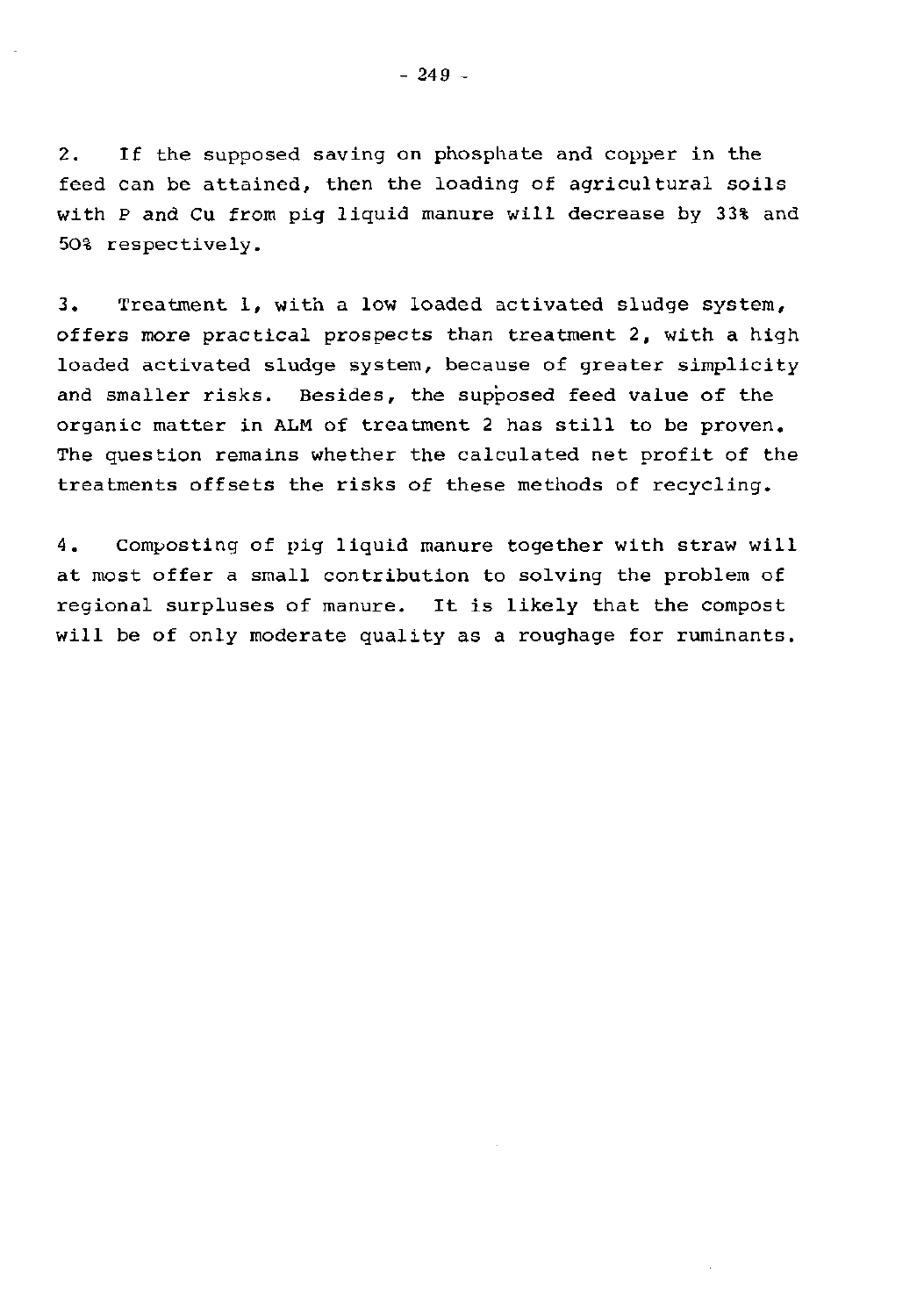#### REFERENCES

- Drepper, K., Kalich, J., Mielmann, P., Riemann, U. and Schah, W. 1977. Disposal of aerobic treated swine waste by refeeding to finishing swine. Zbl. Bakt. Hyg., I.Abt. Orig. B 164, 567-580 (in German with English summary).
- Harmon, B.G. and Day, D.L. 1975. Nutrient availability from oxidation ditches. In: Managing Livestock Wastes, Proceedings of the 3rd Int. Symposium on Livestock Wastes, ASAE Publication, p.199-202.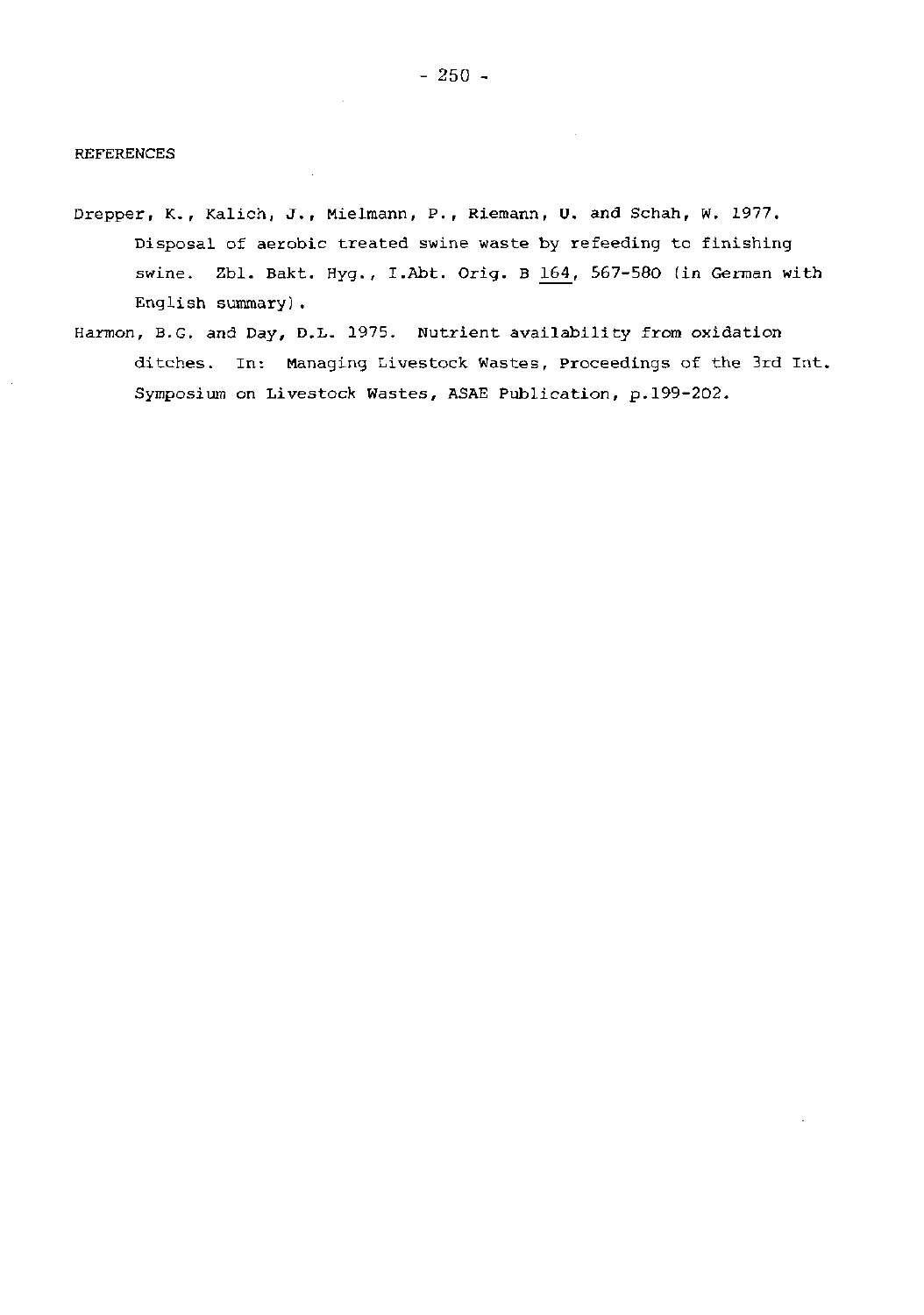## DISCUSSION

# M.R. Evans *(UK)*

In aeration system No. 1, what is the operating temperature or what is the dissolved oxygen level in the aeration tank? In our experiments in the laboratory at the West of Scotland Agricultural College, we find that if we are operating at ambient temperatures of say 15 to 20 $^{\circ}$ C and 3% saturation, then we can achieve simultaneous nitrification/denitrification. We also get complete nitrification and denitrification so there is no ammonia and no nitrate left at the end of the system. This would be considerably cheaper than having to denitrify after treatment.

# J.H. Voorburg *(The Netherlands)*

We are attempting to work at the temperature of the building  $\sim$  18 to 21<sup>o</sup>C - and also at slightly lower temperatures. If you have sufficient retention time, you have simultaneous, and almost complete nitrification/denitrification in system No. 1. However, with this long retention time, the feeding value of the surplus sludge is very low. Therefore, our idea is that, if we want sludge with a higher feeding value, we should work with a high loading rate and a short retention time. We have not tried it, but we think that with this sort retention time the risk of insufficient nitrification or denitrification is increased and so we made the system more complicated - scheme No. 2. Here the aeration basin has a retention time of 5 days. We hope that during, this time, all the ammonia will be nitrified to  $NO_2$  and  $NO_3$ . The ALM is mixed with the fresh manure for denitrification. For the sake of safety we have a second denitrification basin because nitrate is poisonous to the pig, so one needs to be careful.

## J.S.V. McAllister *(UK)*

You say that little is known about the availability of copper in ALM, so would you, or anybody else, like to express an opinion?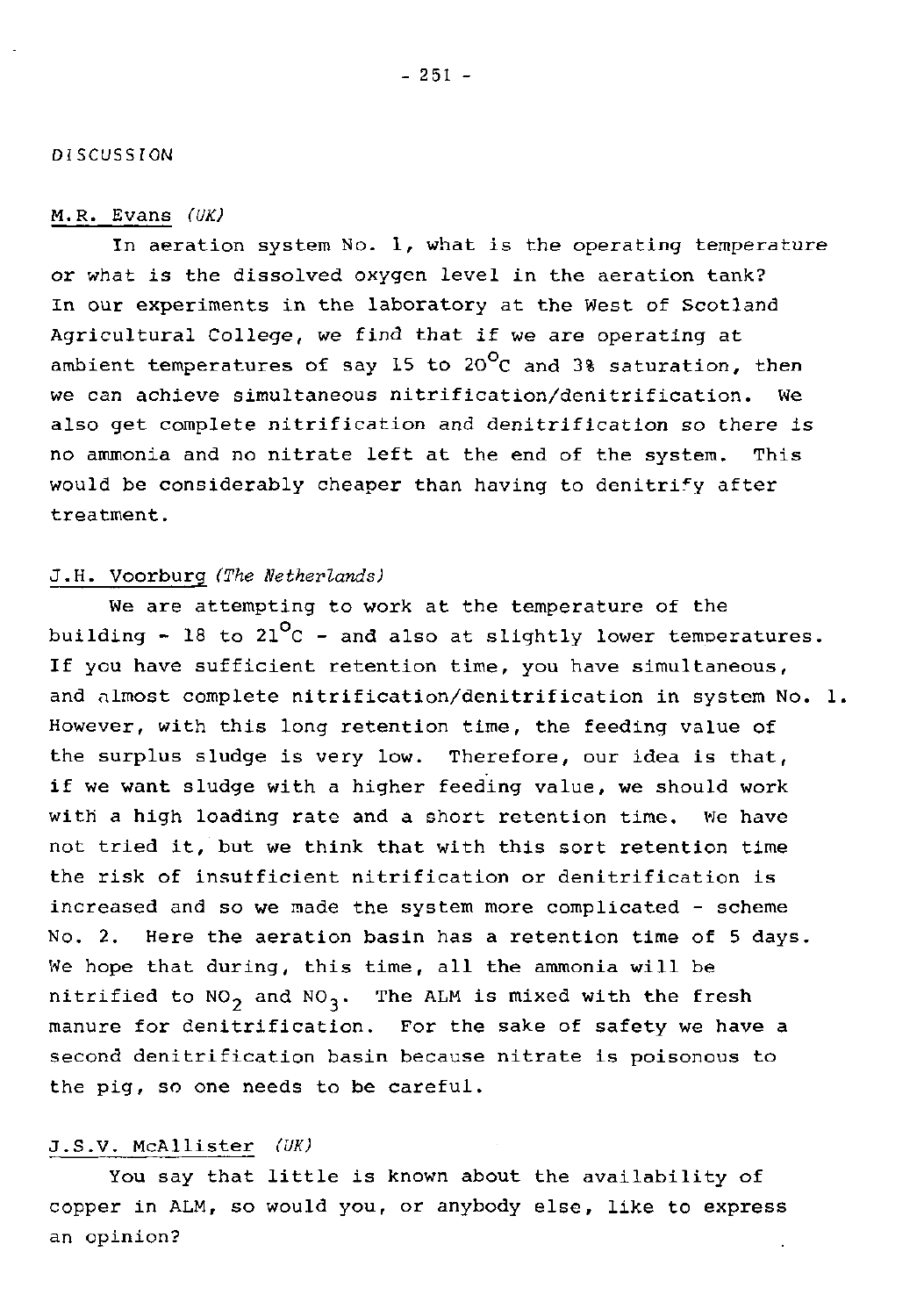## J.H. Voorburg

We are optimistic about the value of the phosphate: we think it is available. I have no idea about the availability of copper. To find this out, it would be necessary to run an experiment.

## L. Berthelsen *(Denmark)*

Do you prefer a temperature of 15 - 21<sup>°</sup>C in your aeration tank, or would you prefer it to be lower?

# J.H. Voorburg

It depends where the aeration system is. If it is in a building, we have no problems. If it is outside, we have problems in winter and our experience is that it is better there to have bubble aeration than surface aeration.

#### L. Berthelsen

What do you consider to be the best temperature to get a good feedingstuff on average?

#### J.H. Voorburg

I think  $20^{\circ}$ C is sufficient. Do you agree Mr. Meijboom?

## F.W. Meijboom *(The Netherlands)*

Yes - you do not need very high temperatures.

#### J.L. Woods *(UK)*

As you decreased the retention time the economics seemed to improve - you are getting more protein into the feed. You have not included energy in your calculations, but you would also have more energy left in the material. Have you considered further reducing the retention time? This might introduce pathogen and parasite problems; but, if you were to go to the liquid system, increasing the temperature as well as shortening the retention time, do you not think that the economics might improve?